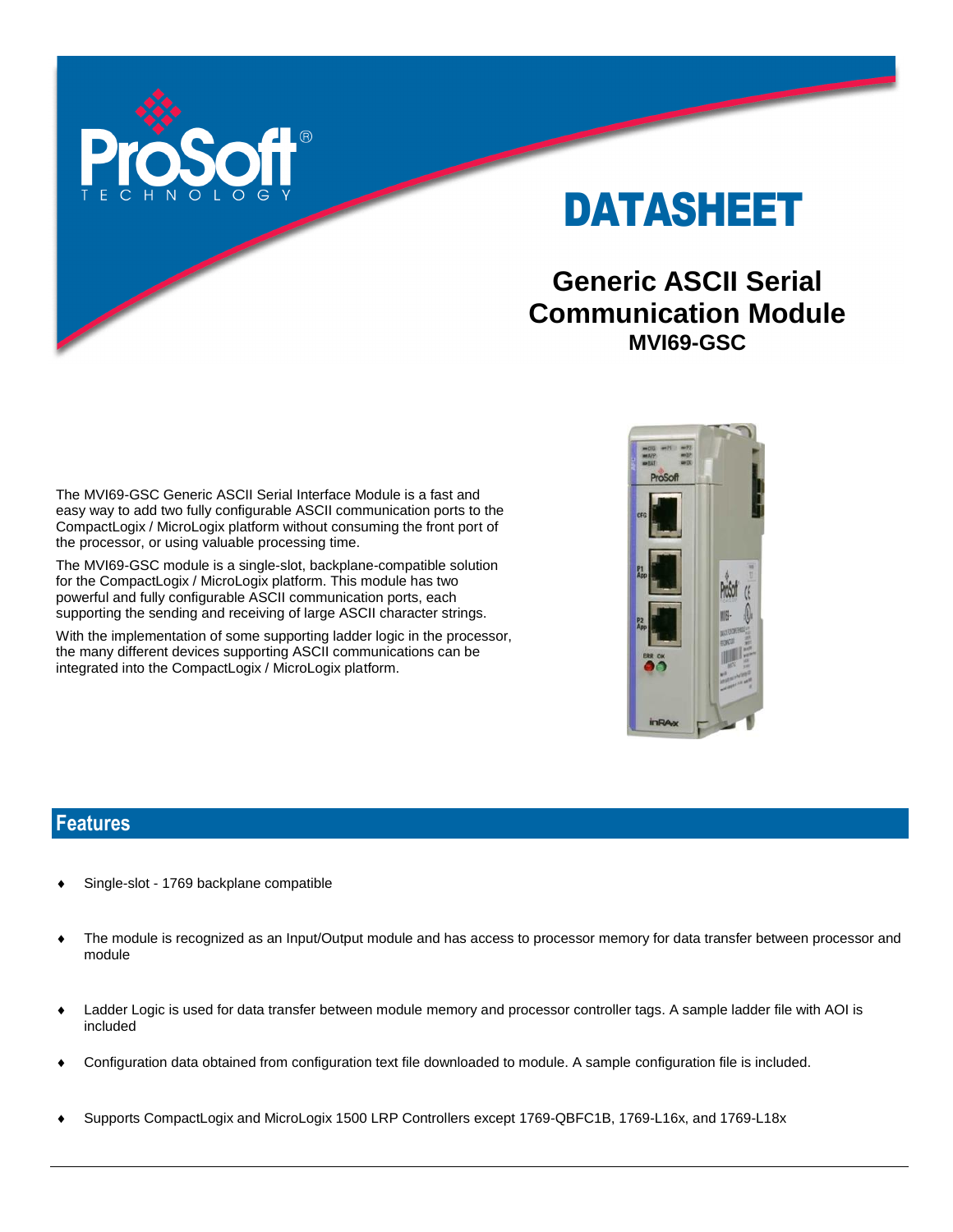## **Functional Specifications**

- ASCII Communication ports 1 & 2 (PRT1, PRT2)
- Both ports are capable of transmitting and/or receiving ASCII character strings. Each port is individually configurable:
	- o Termination types
	- o Stream mode
	- o Termination character(s)
	- o Message timeout
	- o Intercharacter timeout
	- o Packet size limit
	- o Baud rate: 110 to 115.2K baud
	- o Parity: none, even, odd
	- o Stop bits: 1 or 2
	- o Data bits: 5 to 8
	- o RTS on/off timing: 0 to 65535 milliseconds
	- o Minimum response delay: 0 to 65535 milliseconds
- Handshaking (optional)
	- o Hardware: RTS/CTS, DTR/DSR
	- o Software: XON/XOFF
- ASCII character strings up to 4096 characters in length supported
- Full hardware handshaking control provides radio, modem and multi-drop support
- User-definable module memory usage, supporting the storage and transfer of up to 4000 registers to/from the control processor
- Module error and status conditions returned to processor for diagnostic purposes
	- o Module status
	- o Port error status word (bitmapped)
	- o Port receive state
	- o Port receive character count
	- o Port receive block count
	- o Port transmit state
	- o Port transmit character count
	- o Port transmit block count
- All data related to the module is contained in a single controller tag with defined objects to simplify configuration, monitoring and interfacing with the module
- Module configuration and communication configuration data is transferred to the module via a predefined user data type in the processor



### **Where Automation Connects™**

## **Global Distribution**

#### **We think like you do**

**ProSoft Technology® products are distributed and supported worldwide through a network of over 500 distributors in over 50 countries. Our knowledgeable distributors are familiar with your application needs. For a complete list of distributors, go to our web site at:**

**www.prosoft-technology.com**

# **Global Support**

#### **We are there for you**

**All ProSoft Technology products are backed with free, unlimited technical support. Contact our worldwide Technical Support team directly by phone or email.**

## **Global Offices**

#### **We are where you are**

**ProSoft Technology has regional offices worldwide available to help you with all your industrial application needs. If you need help choosing a ProSoft Technology solution for your particular application check out our contact information under distributor sales on the web site at:**

**www.prosoft-technology.com**

**Whether your application is large or small, our technical professionals are there to help you choose the right communication solution.**